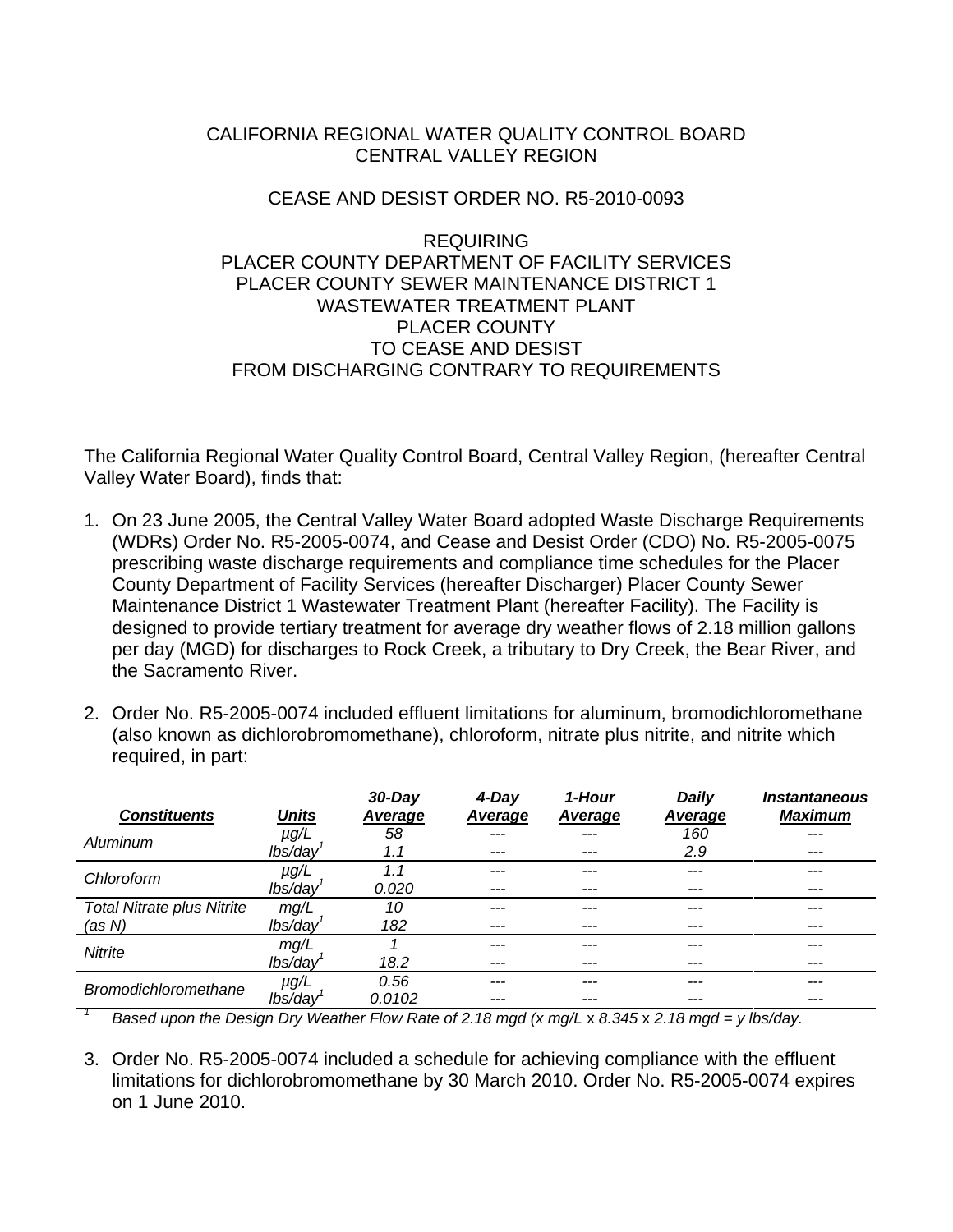- 4. CDO No. R5-2005-0075 included a schedule for achieving compliance with the effluent limitations for aluminum, chloroform, nitrate plus nitrite, and nitrite by 1 March 2010.
- 5. On 22 September 2010, the Central Valley Water Board adopted Order No. R5-2010-0092 rescinding Order No. R5-2005-0074 and prescribing renewed WDRs for the Facility. Order No. R5-2010-0092 section IV.A.1.a contains Final Effluent Limitations for Discharge Point Nos. 001 and 002 which read, in part, as follows:

|                                    |              | <b>Effluent Limitations</b> |                          |                         |                                               |                                               |  |  |  |
|------------------------------------|--------------|-----------------------------|--------------------------|-------------------------|-----------------------------------------------|-----------------------------------------------|--|--|--|
| <b>Parameter</b>                   | <b>Units</b> | Average<br><b>Monthly</b>   | Average<br><b>Weekly</b> | <b>Maximum</b><br>Daily | <i><b>Instantaneous</b></i><br><b>Minimum</b> | <i><b>Instantaneous</b></i><br><b>Maximum</b> |  |  |  |
| <b>Priority Pollutants</b>         |              |                             |                          |                         |                                               |                                               |  |  |  |
| Chlorodibromomethane               | $\mu g/L$    | 0.41                        | --                       | 0.82                    | --                                            |                                               |  |  |  |
| Dichlorobromomethane               | $\mu g/L$    | 0.56                        | --                       | 1.5                     | --                                            | --                                            |  |  |  |
| <b>Non-Conventional Pollutants</b> |              |                             |                          |                         |                                               |                                               |  |  |  |
| Aluminum, Total<br>Recoverable     | $\mu$ g/L    | 68                          |                          | 151                     |                                               |                                               |  |  |  |
| Chloroform                         | $\mu$ g/L    | 1.1                         | --                       | --                      | --                                            |                                               |  |  |  |
| Nitrate Plus Nitrite (as N)        | mg/L         | 10                          | --                       | --                      |                                               |                                               |  |  |  |
| Nitrite Nitrogen, Total<br>(as N)  | mg/L         | 1.0                         |                          |                         |                                               |                                               |  |  |  |

## *"Table 6. Final Effluent Limitations*

- 6. Prior to the adoption of Order No. R5-2005-0074, the Discharger began to pursue regionalization with the City of Lincoln Wastewater Treatment and Reclamation Facility. As stated in Finding No. 11 of Order No. R5-2005-0074, the Discharger committed to making a determination by 2 January 2008 regarding whether to regionalize or complete and implement measures to comply with effluent limitations. If, after 2 January 2008, wastewater regionalization was not the selected compliance alternative, the Discharger agreed that sufficient time remained to complete and implement measures to come into compliance with the Order by March 2010. The Discharger has not yet connected to the City of Lincoln Wastewater Treatment and Reclamation Facility or completed measures to come into compliance with permit requirements.
- 7. Section 13301 of the California Water Code (CWC) states in part, "*When a regional board*  finds that a discharge of waste is taking place or threatening to take place in violation of *requirements or* discharge *prohibitions prescribed by the regional board or the state board, the board may issue an order to cease and desist and direct that those persons not complying with the requirements or discharge prohibitions (a) comply forthwith, (b) comply in accordance with a time schedule set by the board, or (c) in the event of a threatened violation, take appropriate remedial or preventative action. In the event of an existing or threatened violation of waste discharge requirements in the operation of a community sewer system, cease and desist orders may restrict or prohibit the volume, type, or concentration of waste that might be added to such system by dischargers who did not discharge into the system prior to the issuance of the cease and desist order. Cease and*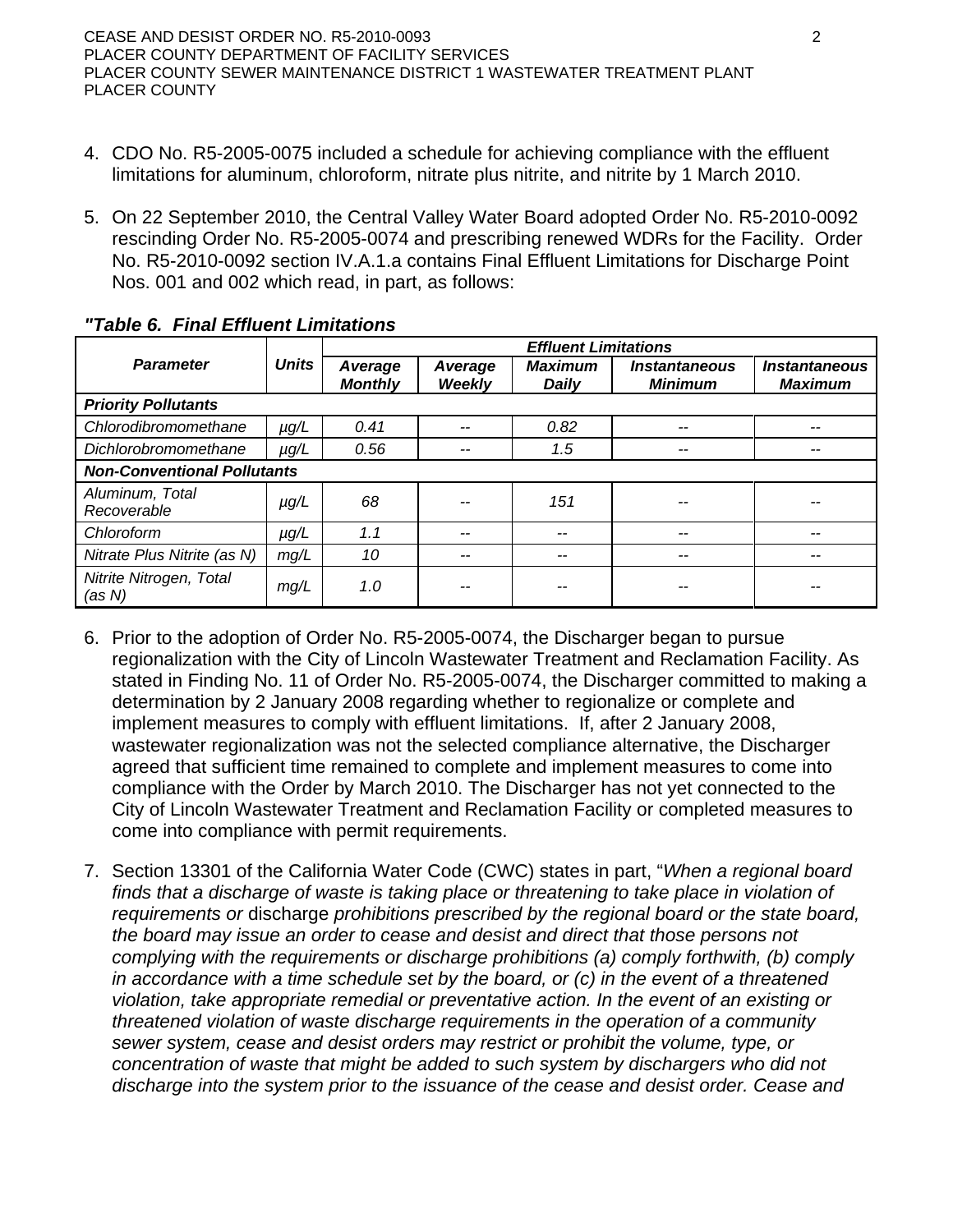*desist orders may be issued directly by a board, after notice and hearing, or in accordance with the procedure set forth in Section 13302.*"

- 8. The Central Valley Water Board finds that the Discharger is not able to consistently comply with the effluent limitations for aluminum, chlorodibromomethane, chloroform, dichlorobromomethane, nitrate plus nitrite, and nitrite. The schedules for completing the actions necessary to achieve full compliance exceed the adoption date of this Order. Additional time is necessary to provide the necessary treatment to comply with the requirements of Order No. R5-2010-0092. New time schedules are necessary in a CDO for all the constituents listed above. These limitations were new requirements that became applicable to the Order after the effective date of adoption of the WDRs, and after 1 July 2000, for which new or modified control measures are necessary in order to comply with the limitation, and the new or modified control measures cannot be designed, installed, and put into operation within 30 calendar days.
- 9. Immediate compliance with the effluent limitations for aluminum, chlorodibromomethane, chloroform, dichlorobromomethane, nitrate plus nitrite, and nitrite is not possible or practicable. The Clean Water Act and the California Water Code authorize time schedules for achieving compliance.

The Discharger indicated in the *Infeasibility Report for the Sewer Maintenance District 1 Wastewater Treatment Plant* (Infeasibility Report) submitted 4 May 2010 that additional time is required to comply with the final effluent limitations for aluminum, chlorodibromomethane, dichlorobromomethane, nitrate plus nitrite, and nitrate. The Regional Water Board is providing no later than 1 September 2015 for the Discharger to comply with these requirements and the requirements for chloroform.

# **Mandatory Minimum Penalties**

- 10. CWC section 13385(h) and (i) require the Central Valley Water Board to impose mandatory minimum penalties (MMPs) upon dischargers that violate certain effluent limitations. CWC section 13385(j) exempts certain violations from mandatory minimum penalties "*where the waste discharge is in compliance with either a cease and desist order issued pursuant to Section 13301 or a time schedule order issued pursuant to Section 13300, if all the [specified] requirements are met…For the purposes of this subdivision, the time schedule may not exceed five years in length….*"
- 11. By statute, a Cease and Desist Order or Time Schedule Order may provide protection from MMPs for no more than five years. Compliance schedules for chlorodibromomethane and dichlorobromomethane have not previously been included in an enforcement order. Therefore, compliance with this Order exempts the Discharger from mandatory minimum penalties for violations of the final effluent limitations for chlorodibromomethane and dichlorobromomethane in accordance with CWC section 13385(j)(3). Protection from MMPs for these two constituents begins on the adoption date of this Order and may not extend beyond 1 September 2015. Order No. R5-2005-0074 will remain in effect for 50 days, until the effective date of R5-2010-0092. During that time, the Discharger will be unable to comply with existing effluent limitations for dichlorobromomethane.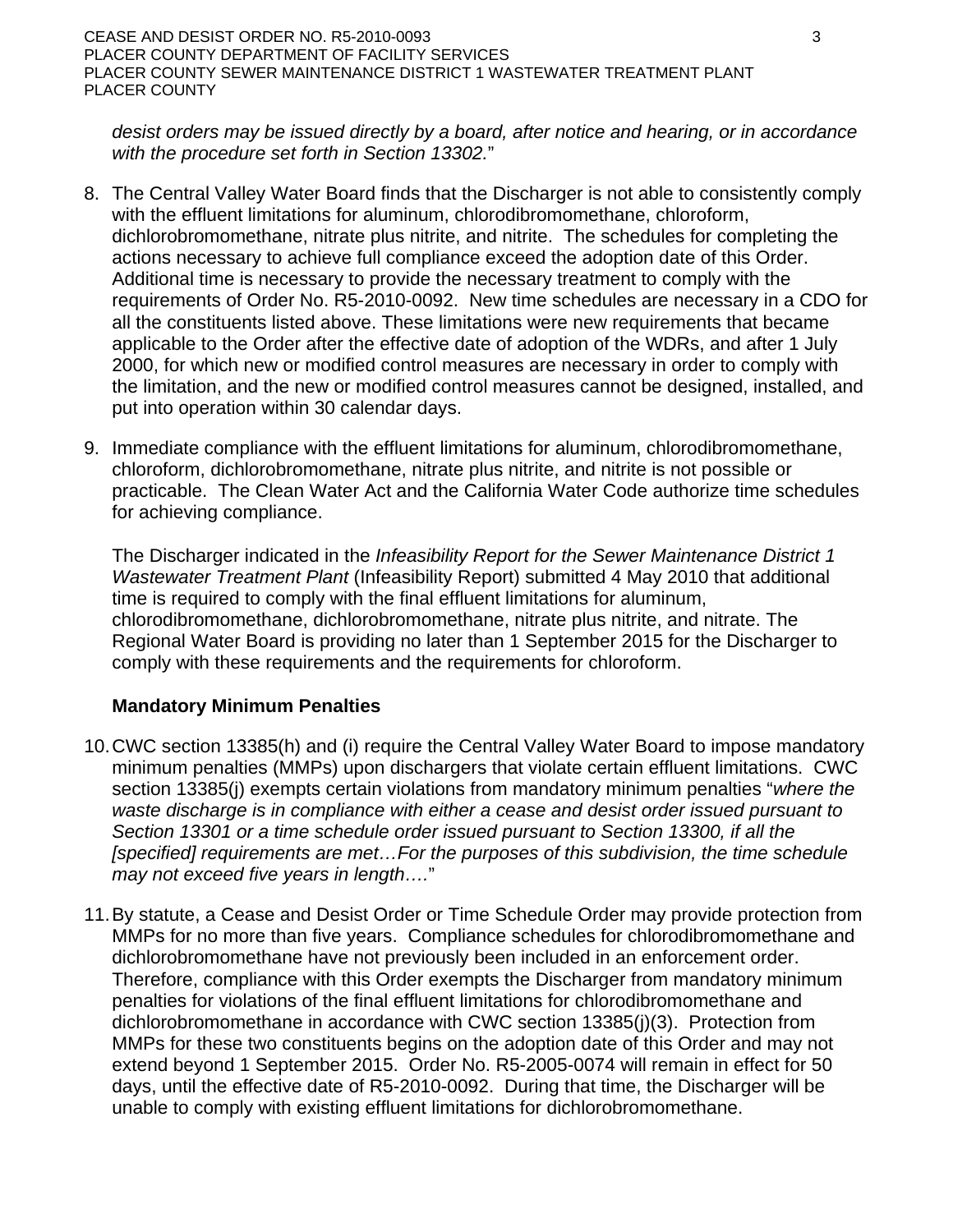### CEASE AND DESIST ORDER NO. R5-2010-0093 4 PLACER COUNTY DEPARTMENT OF FACILITY SERVICES PLACER COUNTY SEWER MAINTENANCE DISTRICT 1 WASTEWATER TREATMENT PLANT PLACER COUNTY

- 12. CWC section 13385(j)(3) requires the preparation and implementation of a pollution prevention plan pursuant to section 13263.3 of the CWC. This Order requires the Discharger to develop and implement a pollution prevention plan for chlorodibromomethane and dichlorobromomethane in order to effectively reduce the effluent concentrations by source control measures.
- 13. Because CDO No. R5-2005-0075 provided the Discharger with almost five years to comply with effluent limitations for aluminum, chloroform, nitrate plus nitrite, and nitrite, the exception from mandatory minimum penalties pursuant to CWC section 13385(j)(3) does not apply for these parameters. Pursuant to CWC section 13263.3(d)(1)(D), a pollution prevention plan was required in CDO No. R5-2005-0075 for aluminum, chloroform, nitrate plus nitrite, and nitrite in order to effectively reduce the effluent concentrations by source control measures. This Order requires the Discharger to update and implement the existing pollution prevention plans for these parameters.
- 14. Since the time schedules for completion of actions necessary to bring the waste discharge into compliance exceeds one year, this Order includes interim requirements and dates for their achievement. The time schedules do not exceed five years.
- 15. The compliance time schedule in this Order includes interim effluent limitations for aluminum, chlorodibromomethane, chloroform, dichlorobromomethane, nitrate plus nitrite, and nitrite. In developing the interim limitations, where there are 10 sampling data points or more, sampling and laboratory variability is accounted for by establishing interim limits that are based on normally distributed data where 99.9 percent of the data points will lie within 3.3 standard deviations of the mean (*Basic Statistical Methods for Engineers and Scientists, Kennedy and Neville, Harper and Row, 3rd Edition, January 1986*). Where actual sampling shows an exceedance of the proposed mean plus 3.3-standard deviation interim limit, the maximum detected concentration has been established as the interim limitation. In developing the interim limitations, when there are less than 10 sampling data points available, the USEPA *Technical Support Document for Water Quality- based Toxics Control* ((EPA/505/2-90-001), TSD) recommends a coefficient of variation of 0.6 be utilized as representative of wastewater effluent sampling. The TSD recognizes that a minimum of 10 data points is necessary to conduct a valid statistical analysis. The multipliers contained in Table 5-2 of the TSD are used to determine a maximum daily limitation based on a longterm average objective. In this case, the long-term average objective is to maintain, at a minimum, the current plant performance level. Therefore, when there are less than 10 sampling points for a constituent, an interim limitation is based on 3.11 times the maximum observed effluent concentration to obtain the daily maximum interim limitation (TSD, Table 5-2). The following tables summarize the calculations of the interim performance-based effluent limitations:

| <b>Parameter</b>            | Units     | <b>MEC</b> | <b>Mean</b> | Std. Dev. | # of<br><b>Samples</b> | <b>Interim Maximum Daily</b><br><b>Effluent Limitation</b> |
|-----------------------------|-----------|------------|-------------|-----------|------------------------|------------------------------------------------------------|
| Aluminum, Total Recoverable | $\mu$ g/L | 162        | 55          | 40        | 25                     | 188                                                        |
| Chlorodibromomethane        | $\mu$ g/L | 0.97       | 0.4         | 0.3       |                        | 3.0                                                        |
| Chloroform                  | µg/L      | 99         | 23.9        | 28.3      | 23                     | 117                                                        |

### **Interim Effluent Limitation Calculation Summary**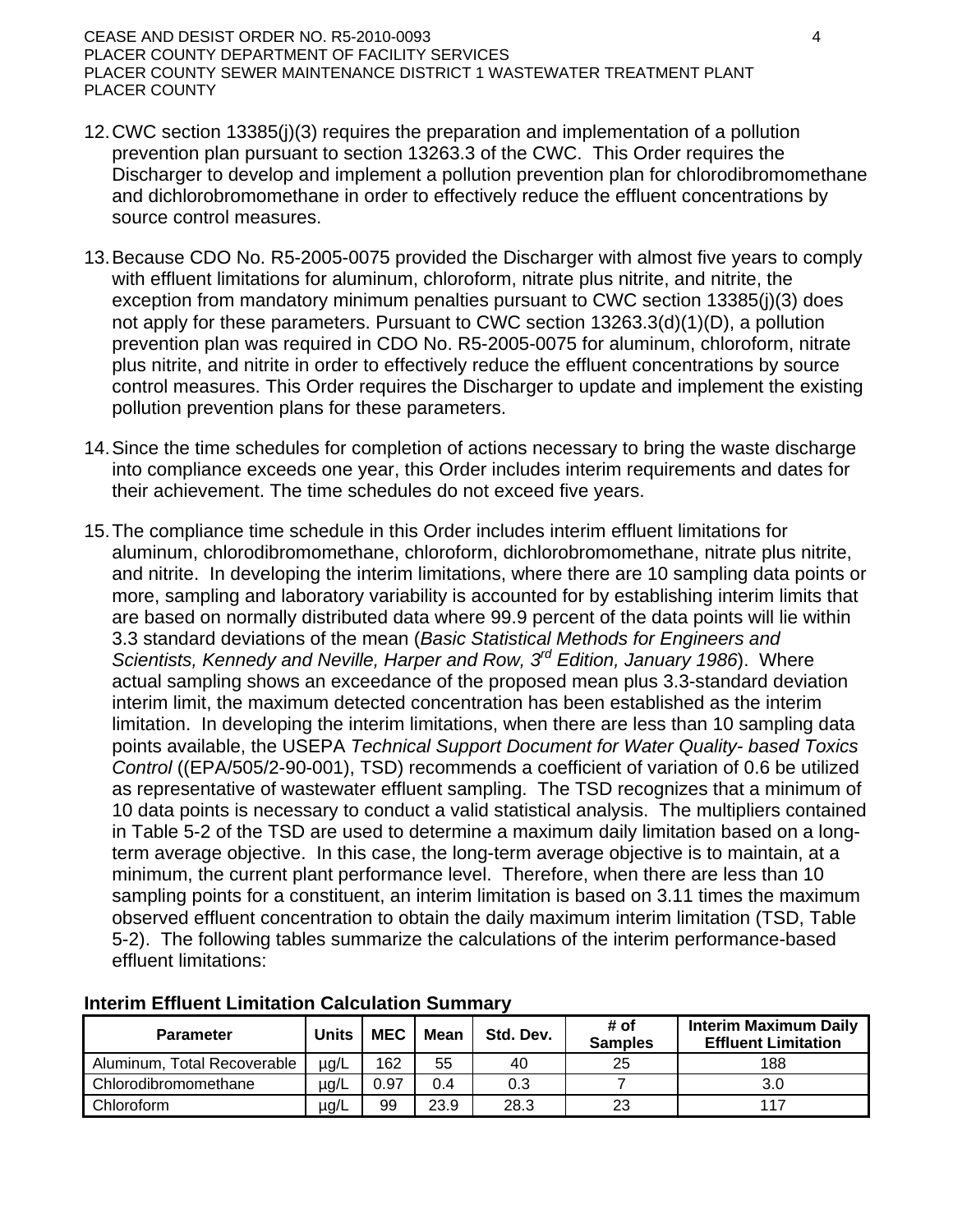#### CEASE AND DESIST ORDER NO. R5-2010-0093 **5 and CEASE AND S** PLACER COUNTY DEPARTMENT OF FACILITY SERVICES PLACER COUNTY SEWER MAINTENANCE DISTRICT 1 WASTEWATER TREATMENT PLANT PLACER COUNTY

1

| <b>Parameter</b>               | <b>Units</b> | <b>MEC</b> | <b>Mean</b> | Std. Dev. | # of<br><b>Samples</b> | <b>Interim Maximum Daily</b><br><b>Effluent Limitation</b> |
|--------------------------------|--------------|------------|-------------|-----------|------------------------|------------------------------------------------------------|
| Dichlorobromomethane           | $\mu$ g/L    | 14         | 3.4         | 4.2       | 24                     |                                                            |
| Nitrate Plus Nitrite (as N)    | ma/L         | 49         | 17.5        | 3.8       | 1,094                  | 49'                                                        |
| Nitrite Nitrogen, Total (as N) | ma/L         | 3.12       | 0.2         | 0.3       | 1.094                  | 9.7                                                        |

 Because the maximum effluent concentration for this parameter was greater than the statistically calculated effluent limitations, the interim limitation was established at the maximum effluent concentration.

- 16. The Regional Water Board finds that the Discharger can undertake source control and treatment plant measures to maintain compliance with the interim limitations included in this Order. Interim limitations are established when compliance with the final effluent limitations cannot be achieved by the existing discharge. Discharge of constituents in concentrations in excess of the final effluent limitations, but in compliance with the interim effluent limitations, can significantly degrade water quality and adversely affect the beneficial uses of the receiving stream on a long-term basis. The interim limitations, however, establish an enforceable ceiling concentration until compliance with the effluent limitation can be achieved.
- 17. Issuance of this Order is exempt from the provisions of the California Environmental Quality Act (Public Resources Code, Section 21000, et seq.) ("CEQA") for the following reasons, each of which is an independent basis for exemption.
	- a. This Order does not modify any compliance dates or other requirements of NPDES Order No. R5-2005-0074, which requires compliance with the effluent limitations addressed by this Order. This Order serves to enforce Order No. R5-2005-0074. This Order is exempt from CEQA under Water Code Section 13389, since the adoption or modification of a NPDES permit for an existing source is exempt and this Order only serves to implement a NPDES permit. (*Pacific Water Conditioning Ass'n, Inc. v. City Council of City of Riverside* (1977) 73 Cal.App.3d 546, 555-556.).
	- b. This Order does not have the potential to cause a significant impact on the environment (Title 14 CCR section 15061(b)(3)) and is not a "project" as defined by CEQA. This Order enforces preexisting requirements to improve the quality of ongoing discharges that are part of the CEQA "baseline"; and includes interim effluent limitations to ensure that discharges do not increase above the CEQA baseline. This Order imposes requirements that will maintain the CEQA baseline while the Discharger attains compliance with the existing requirements. The pollution prevention plan will identify source control measures in order to meet the preexisting effluent limitations. Since the compliance schedule is as short as possible and any actions to comply with the existing requirements are already required, this Order does not allow or cause any environmental impacts to occur; those impacts would occur regardless of this Order.
	- c. Which source control measures the Discharger will identify or select for implementation as a result of source control review in the pollution prevention plan is indefinite and uncertain. In addition, the Discharger is required to study alternatives and potential adverse impacts in its pollution prevention plan, under Water Code Section 13263.3(d)(2).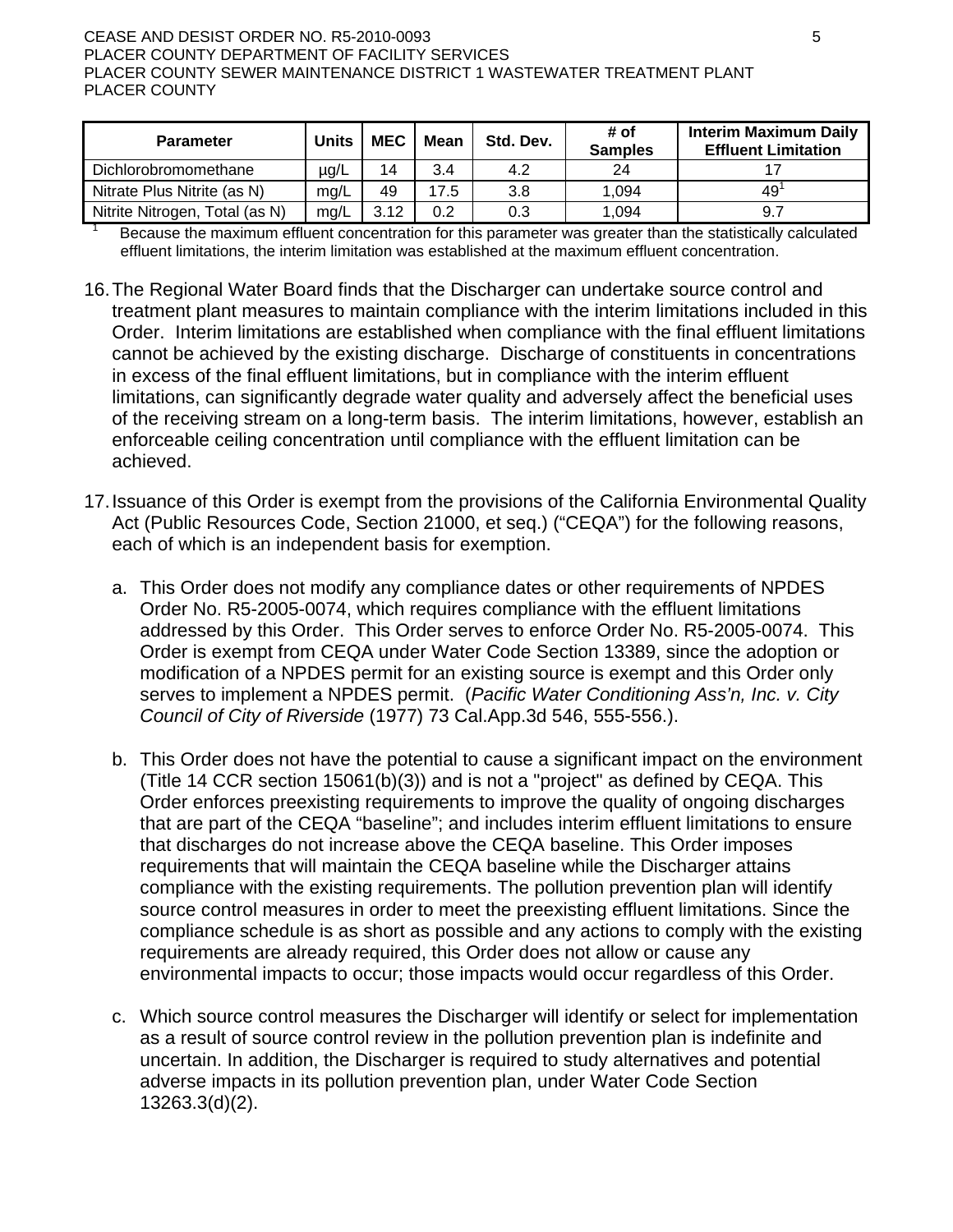- d. This Order is exempt pursuant to CEQA Guidelines Section 15321. The discharges subject to this Order are not "hazardous materials." Also, the discharges occur offsite and do not occur at the site itself.
- 18. On 22 September 2010, in Rancho Cordova, California, after due notice to the Discharger and all other affected persons, the Central Valley Water Board conducted a public hearing at which evidence was received to consider an amendment to a Cease and Desist Order under CWC section 13301 to amend a time schedule to achieve compliance with waste discharge requirements.

**IT IS HEREBY ORDERED THAT** Cease and Desist Order No. R5-2005-0075 is rescinded, and, pursuant to CWC Section 13301:

1. The Discharger shall comply with the following time schedule to ensure compliance with the final effluent limitations in Order Nos. R5-2005-0074 and R5-2010-0092 for aluminum, chlorodibromomethane, chloroform, dichlorobromomethane, nitrate plus nitrite, and nitrite:

| <b>Task</b> |                                                                                                                                                                   | Date Due                                                                    |
|-------------|-------------------------------------------------------------------------------------------------------------------------------------------------------------------|-----------------------------------------------------------------------------|
| Τ.          | Submit Method of Compliance Workplan/Schedule                                                                                                                     | Within 6 months after adoption<br>of this Order                             |
| ii.         | Update and implement Pollution Prevention Plan <sup>1</sup> as<br>specified in CWC Section 13263.3 for aluminum,<br>chloroform, nitrate plus nitrite, and nitrite | Within 90 days after adoption of<br>this Order                              |
|             | iii. Submit and implement Pollution Prevention Plan (PPP) <sup>2</sup><br>pursuant to CWC section 13263.3 for<br>chlorodibromomethane and dichlorobromomethane    | Within 6 months after adoption<br>of this Order                             |
|             | iv. Award Final Design and Environmental Consultant<br>Contracts                                                                                                  | 1 May 2011                                                                  |
|             | v. Complete Final Design of Improvements and Complete<br><b>CEQA Documentation</b>                                                                                | 31 July 2011                                                                |
|             | vi. Obtain Bids and Project Funding and Award<br><b>Construction Contract</b>                                                                                     | 31 December 2011                                                            |
|             | vii. Complete Construction of Improvements                                                                                                                        | 31 December 2014                                                            |
|             | viii. Complete Startup and Performance Testing                                                                                                                    | 31 August 2015                                                              |
|             | ix. Report of Compliance or Non-Compliance with Interim<br><b>Milestones</b>                                                                                      | 14 days following the due date<br>for Tasks iv through viii                 |
|             | x. Progress Reports <sup>3</sup>                                                                                                                                  | 30 June, annually, after<br>approval of work plan until final<br>compliance |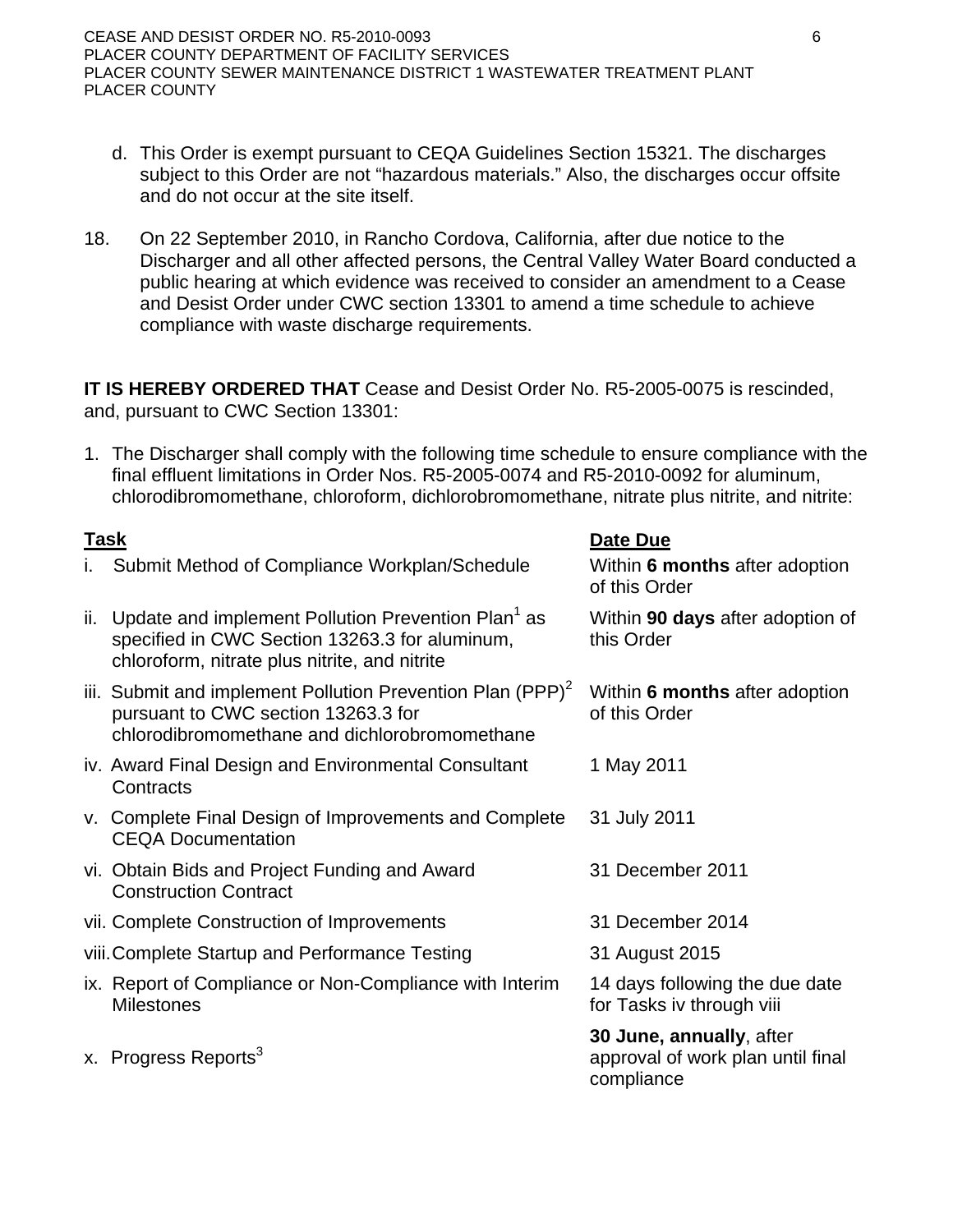CEASE AND DESIST ORDER NO. R5-2010-0093 7 PLACER COUNTY DEPARTMENT OF FACILITY SERVICES PLACER COUNTY SEWER MAINTENANCE DISTRICT 1 WASTEWATER TREATMENT PLANT PLACER COUNTY

xi. Full compliance with aluminum, chlorodibromomethane, **1 September 2015**  chloroform, dichlorobromomethane, nitrate plus nitrite, and nitrite effluent limitations

- 1 The pollution prevention plan shall be updated and implemented for aluminum, chloroform, nitrate plus nitrite, and nitrite, as appropriate, and shall meet the requirements specified in CWC section 13263.3.
- The pollution prevention plan shall be updated and implemented for chlorodibromomethane and dichlorobromomethane, as appropriate, and shall meet the requirements specified in CWC section 13263.3.
- The progress reports shall detail what steps have been implemented towards achieving compliance with waste discharge requirements, including studies, construction progress, evaluation of measures implemented, and recommendations for additional measures as necessary to achieve full compliance by the final date.
- 2. The following interim effluent limitations for aluminum, chlorodibromomethane, chloroform, dichlorobromomethane, nitrate plus nitrite, and nitrite shall be effective immediately, and shall remain in effect through **31 August 2015**, or when the Discharger is able to come into compliance with the final effluent limitations, whichever is sooner.

| <b>Parameter</b>               | <b>Units</b> | <b>Maximum Daily</b><br><b>Effluent Limitation</b> |
|--------------------------------|--------------|----------------------------------------------------|
| Aluminum, Total Recoverable    | µg/L         | 188                                                |
| Chlorodibromomethane           | $\mu$ g/L    | 3.0                                                |
| Chloroform                     | $\mu$ g/L    | 117                                                |
| Dichlorobromomethane           | $\mu$ g/L    | 17                                                 |
| Nitrate Plus Nitrite (as N)    | mg/L         | 49                                                 |
| Nitrite Nitrogen, Total (as N) | ma/L         |                                                    |

- 3. For the compliance schedules required by this Order the Discharger shall submit to the Regional Water Board on or before each compliance report due date, the specified document or, if appropriate, a written report detailing compliance or noncompliance with the specific schedule date and task. If noncompliance is being reported, the reasons for such noncompliance shall be stated, and shall include an estimate of the date when the Discharger will be in compliance. The Discharger shall notify the Regional Water Board by letter when it returns to compliance with the time schedule.
- 4. If, in the opinion of the Executive Officer, the Discharger fails to comply with the provisions of this Order, the Executive Officer may apply to the Attorney General for judicial enforcement or issue a complaint for Administrative Civil Liability.
- 5. Any person signing a document submitted under this Order shall make the following certification:

"*I certify under penalty of law that I have personally examined and am familiar with the information submitted in this document and all attachments and that, based on my knowledge and on my inquiry of those individuals immediately responsible for obtaining the information, I believe that the information is true, accurate, and complete. I am aware that there are significant penalties for submitting false information, including the possibility of fine and imprisonment.*"